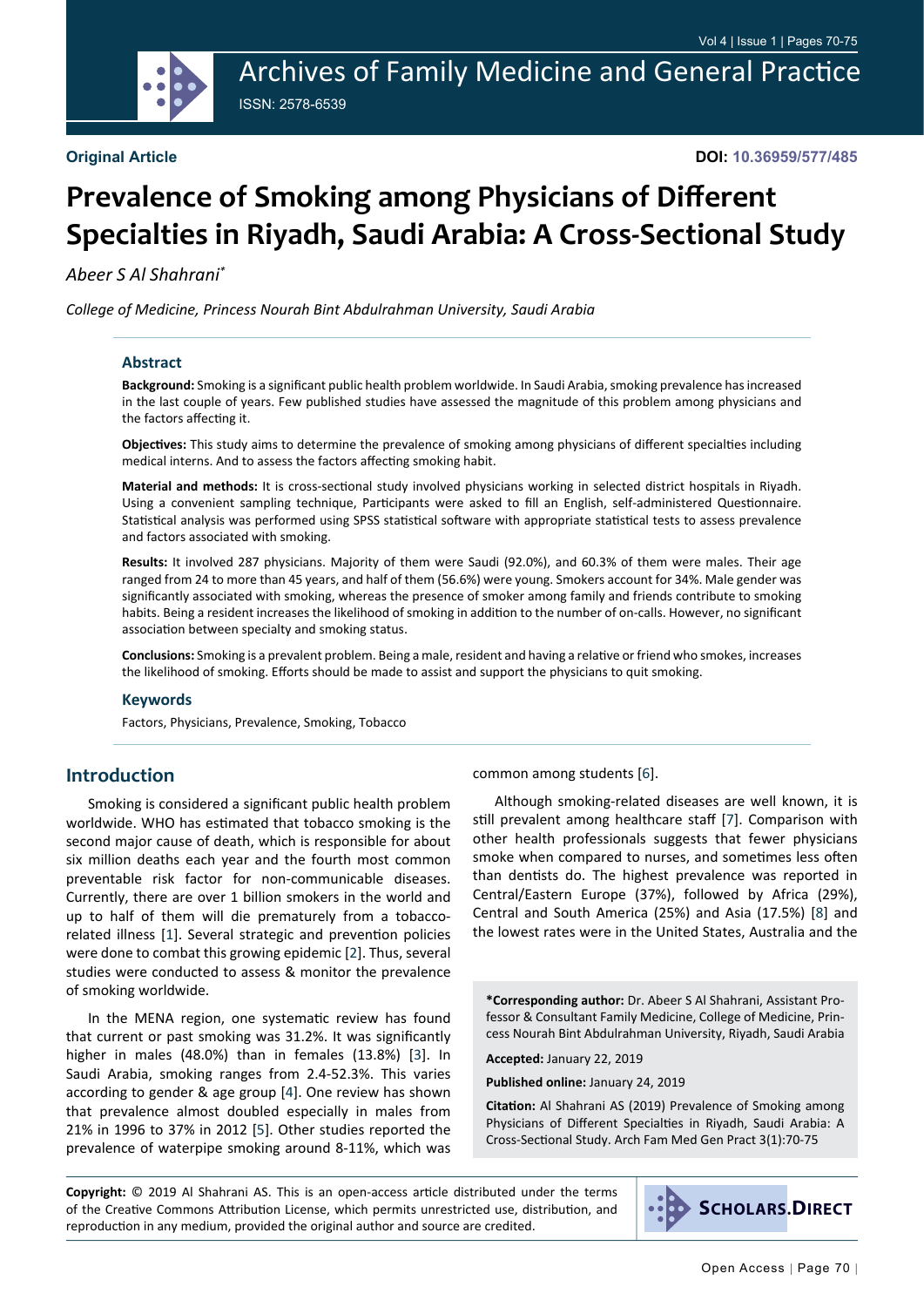United Kingdom [[7\]](#page-4-6). A systematic review has shown a range of 16-34% of current smokers among physician and pharmacists in Saudi Arabia [[4](#page-4-3)].

Different psychosocial & lifestyle factors influence smoking habit. Previous studies suggested that peer pressure is the most important factor affecting smoking initiation followed by parents smoking then media [[9](#page-4-8)]. Majority of smokers started at an early age and continued afterward [[10](#page-4-9)]. Work & workplace have their impact on smoking. It is hypothesized that job strain might influence smoking behavior, with high job strain, high effort-reward imbalance, and high job demands were associated with a higher likelihood of current smoking [[11](#page-4-10)]. On the other hand, no effect was observed with job strain and job demand on either cessation or relapse rates [[12](#page-4-11)]. One study identified that being resident or specialized in anesthesia or surgery will have a higher percentage of smoking [[13](#page-4-12)].

Moreover, shift work is associated with higher smoking rate when compared to non-shift work [\[14](#page-5-0)]. The implementation of comprehensive tobacco control measures in the workplace may support smoking abstinence among physicians [[15](#page-5-1)]. Having a 100% smoke-free workplace reduced smoking prevalence by 6% and average daily consumption by 14% relative to workers who were subjected to minimal or no restrictions [[16](#page-5-2)].

Several studies conducted during the last 20 years have shown that the tobacco epidemic is firmly established in the Kingdom of Saudi Arabia. Only a few studies have been investigating the patterns an of smoking among health care professionals in general, and particularly in physicians [\[17](#page-5-3),[18](#page-5-4)]. Moreover, few of them explore in-depth the impact of work on smoking consumption among different medical & surgical specialties. This study aims to determine the prevalence of smoking among physicians of various specialties including interns and to assess factors affecting smoking habit, in specific the work & lifestyle factors.

#### **Materials and Methods**

#### **Study design**

A cross-sectional study, participants were from a selected number of the district hospital in Riyadh, both governmental & private hospital. It was conducted over a six-month period in 2017.

It involved physicians from different medical & surgical specialties as well as medical interns, who are living in Riyadh. Variables including the sociodemographic data, work-related factors, lifestyle factors, smoking prevalence, behavior, and smoking cessation. Participants were asked to fill in an English-language, self-administered questionnaire that was designed based on previous literature & validated tool such as GHPSS [[19](#page-5-5)]. We have used both electronic & paper forms.

We have used a convenience sampling technique and calculated the sample size using a statistical software program considering that population size (N): 70000, Hypothesized % frequency of outcome factor in the population (p): 50% +/- 5 with a confidence limits as % of 100 (absolute +/- %)(d):

5%, the design effect (for cluster surveys-DEFF): 1 and a 90% confidence interval with 80% power, the estimated sample size is 275-300 participants.

#### **Statistics**

Statistical analysis was performed using SPSS statistical software (release 24, SPSS Inc., Chicago, US). We managed missing data using the mean of series responses. However, we have little missing data because we were using the online forms mainly, making it unlikely to have absent answers. The completed questionnaire was checked and pretested for clarity and suitability among 20 individuals. We presented data as frequencies and proportions for categorical data such as education level, marital status, etc., and mean and standard deviation (SD) for continuous data such as age, some working hours and some on-calls. Thus, we used ANOVA (F-test) to compare means of continuous variables in addition to the chi-square test to assess associations between categorical variables. Multivariate logistic regression was conducted to verify demographic/lifestyle/work-related factors that affect smoking habit. A p-value  $\leq$  0.05 was considered statistically significant.

#### **Ethics**

This study was conducted by ethical standards. The university's IRB board has approved it. It involves physicians who agreed to participate. They have read, understood and signed a written/online consent form that has been placed on the cover page of the questionnaire. Data are anonymous and will be used for research purposes.

## **Results**

#### **Characteristics of the study population**

We have distributed 300 surveys, the response rate was 95.7%, it included 290 participants, and three were excluded due to different occupations (nursing & physiotherapy). The majority of the participants were Saudi (92.0%) and 60.3% of them were males. Their age ranged from 24 to more than 45 years, and half of them (56.6%) were young (in the age group of 24 to 29 years). Regarding participants' occupation, 40.1% residents, 23% intern, 22.6% consultants, 13.9% registrars. Sixty-six percent of the participants work in Semigovernmental health sectors, and 29.7% works in the ministry of health ([Table 1](#page-2-0)).

#### **Smoking prevalence**

The prevalence of smoking was 34.1% among which 23% of them were smoking tobacco, and 20% were smoking water pipe (Shisha) as shown in [Table 2.](#page-2-1) The smoking prevalence for a male is 70.4% and for a female is 29.6%. Smoking was more prevalent among resident physicians (50%), followed by the interns with 22.4% and then the registrars with the percentage of 15.3% ([Table 3\)](#page-2-2). However, the smoking habit was more prevalent among participants with medical specialties (32.7%) as shown in [Figure 1](#page-3-0). Chi-square's test determined that there was a statistically significant difference in the proportion of smoking participants ( $X^2 = 11.512$ , p value  $= 0.021$ ). Moreover, for the specialty, the critical value for  $X^2$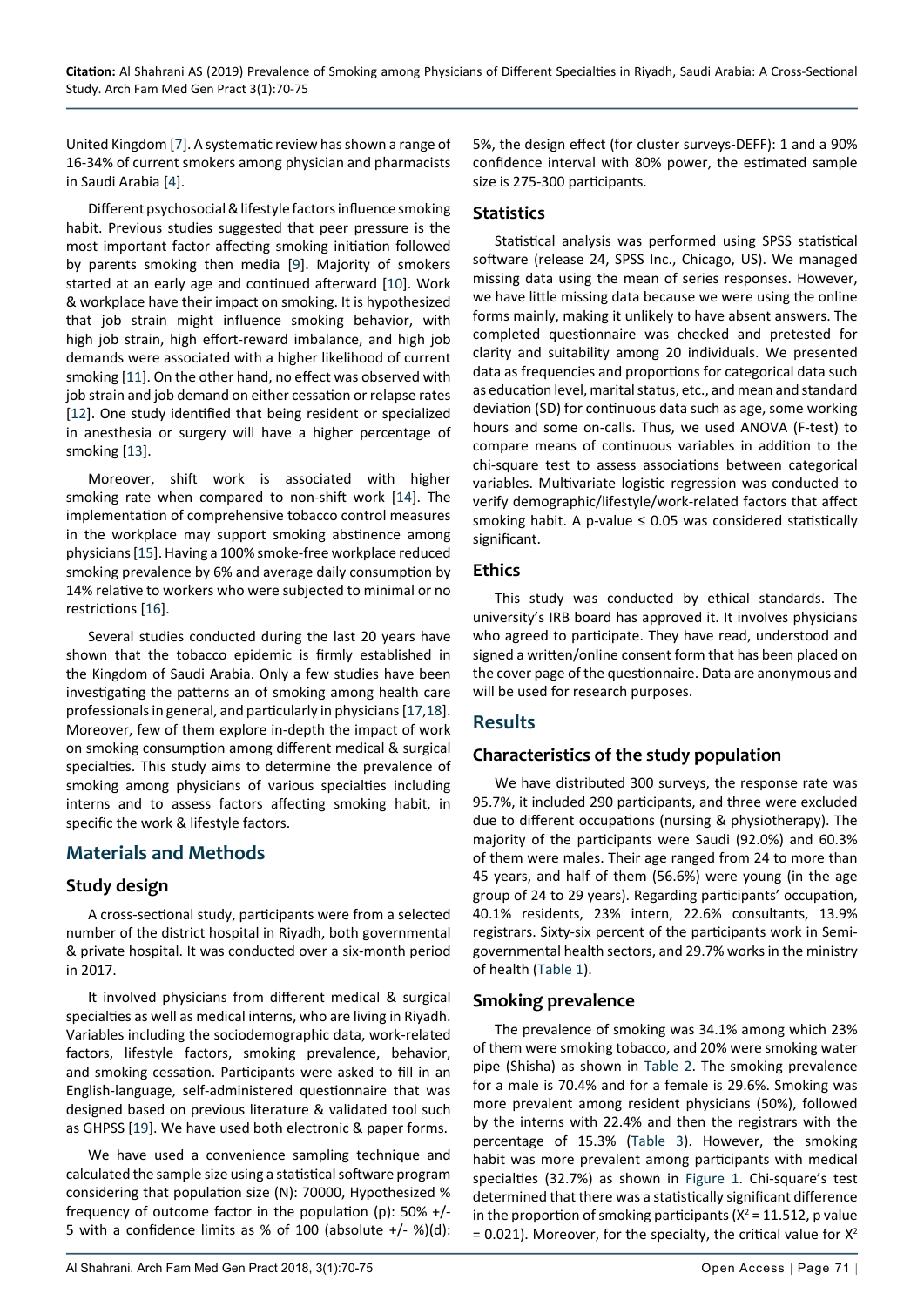<span id="page-2-0"></span>

| Variable                           | No. | Percent % | <b>Valid Percent %</b> |  |  |  |
|------------------------------------|-----|-----------|------------------------|--|--|--|
| Age groups                         |     |           |                        |  |  |  |
| 24 - 29 years                      | 162 | 56.4      | 56.6                   |  |  |  |
| 30 - 35 years                      | 68  | 23.7      | 23.8                   |  |  |  |
| 36 - 40 years                      | 33  | 11.5      | 11.5                   |  |  |  |
| 41 - 45 years                      | 12  | 4.2       | 4.2                    |  |  |  |
| More than 45 years                 | 11  | 3.8       | 3.8                    |  |  |  |
| Gender                             |     |           |                        |  |  |  |
| Male                               | 173 | 60.3      | 60.3                   |  |  |  |
| Female                             | 114 | 39.7      | 39.7                   |  |  |  |
| <b>Nationality</b>                 |     |           |                        |  |  |  |
| Saudi                              | 264 | 92.0      | 92.0                   |  |  |  |
| Non-Saudi                          | 23  | 8.0       | 8.0                    |  |  |  |
| Occupation                         |     |           |                        |  |  |  |
| Intern                             | 66  | 23.0      | 23.0                   |  |  |  |
| Resident                           | 115 | 40.1      | 40.1                   |  |  |  |
| Registrar/Specialist               | 40  | 13.9      | 13.9                   |  |  |  |
| Consultant                         | 65  | 22.6      | 22.6                   |  |  |  |
| Others                             | 1   | 0.3       | 0.3                    |  |  |  |
| <b>Specialties</b>                 |     |           |                        |  |  |  |
| Intern                             | 65  | 22.6      | 22.7                   |  |  |  |
| <b>Medical Specialties</b>         | 97  | 33.8      | 33.9                   |  |  |  |
| <b>Surgical Specialties</b>        | 78  | 27.2      | 27.3                   |  |  |  |
| Emergency & Critical care          | 38  | 13.2      | 13.3                   |  |  |  |
| <b>Basic Sciences &amp; others</b> | 8   | 2.8       | 2.8                    |  |  |  |
| <b>Health sector</b>               |     |           |                        |  |  |  |
| мон                                | 85  | 29.6      | 29.7                   |  |  |  |
| Semi-governmental                  | 190 | 66.2      | 66.4                   |  |  |  |
| Private sector                     | 5   | 1.7       | 1.7                    |  |  |  |
| Others                             | 6   | 2.1       | 2.1                    |  |  |  |
| <b>Average monthly income</b>      |     |           |                        |  |  |  |
| less than 10000 SR                 | 62  | 21.6      | 21.6                   |  |  |  |
| 10000 - 16000                      | 33  | 11.5      | 11.5                   |  |  |  |
| 17000 - 23000                      | 103 | 35.9      | 35.9                   |  |  |  |
| 24000 - 28000                      | 22  | 7.7       | 7.7                    |  |  |  |
| 29000 - 34000                      | 21  | 7.3       | 7.3                    |  |  |  |
| More than 34000                    | 46  | 16.0      | 16.0                   |  |  |  |

is 2.919 with p value = 0.572. Therefore, there is no statistical relationship between smoking habit and the specialties of participants.

#### **Factors affecting smoking habit**

Multiple regression was conducted to verify sociodemo-

<span id="page-2-1"></span>**Table 2:** Prevalence of smoking (n = 287).

| Variable<br>No.                                         |     | <b>Percent % Valid</b> | Percent % |  |  |  |  |
|---------------------------------------------------------|-----|------------------------|-----------|--|--|--|--|
| <b>Smoking prevalence</b>                               |     |                        |           |  |  |  |  |
| Nonsmoker                                               | 189 | 65.9                   | 65.9      |  |  |  |  |
| Smoker                                                  | 98  | 34.1                   | 34.1      |  |  |  |  |
| Are you smoking cigarettes (Tobacco)?                   |     |                        |           |  |  |  |  |
| I have never smoked tobacco                             | 195 | 67.9                   | 67.9      |  |  |  |  |
| I didn't smoke during the past year (Ex-126)<br>smoker) |     | 9.1                    | 9.1       |  |  |  |  |
| Yes                                                     | 66  | 23.0                   | 23.0      |  |  |  |  |
| Are you smoking Water-pipe (Shesha)?                    |     |                        |           |  |  |  |  |
| I have never smoked shisha                              | 200 | 69.7                   | 69.7      |  |  |  |  |
| I didn't smoke during the past year (Ex-129)<br>smoker) |     | 10.1                   | 10.1      |  |  |  |  |
| Yes                                                     | 58  | 20.2                   | 20.2      |  |  |  |  |

<span id="page-2-2"></span>**Table 3:** Smoking prevalence according to physician's occupation.

| Occupation |    |                   | <b>Smoking habit</b> |       |  |
|------------|----|-------------------|----------------------|-------|--|
|            |    | <b>Nonsmokers</b> | Smokers              |       |  |
| Intern     | No | 44                | 22                   | 66    |  |
|            | %  | 23.3%             | 22.4%                | 23.0% |  |
| Resident   | No | 66                | 49                   | 115   |  |
|            | %  | 34.9%             | 50.0%                | 40.1% |  |
| Registrar  | No | 25                | 15                   | 40    |  |
|            | %  | 13.2%             | 15.3%                | 13.9% |  |
| Consultant | No | 53                | 12                   | 65    |  |
|            | %  | 28.0%             | 12.2%                | 22.6% |  |
| Others     | No | 1                 | 0                    | 1     |  |
|            | ℅  | 0.5%              | 0.0%                 | 0.3%  |  |
| Total      | No | 189               | 98                   | 287   |  |
|            | %  | 100%              | 100%                 | 100%  |  |

<span id="page-2-3"></span>**Table 4:** Multiple regression coefficient of sociodemographic factors affecting smoking.

| <b>Statistical indicator</b>                                                                                         |                                   | <b>Regression coefficients</b> |            |                              |          |            |
|----------------------------------------------------------------------------------------------------------------------|-----------------------------------|--------------------------------|------------|------------------------------|----------|------------|
| <b>Excluded variables</b>                                                                                            | Predictive variables              | Unstandardized<br>Coefficients |            | Standardized<br>Coefficients |          | Sig        |
| Sleep<br>Exercise                                                                                                    |                                   | B                              | Std. Error | Beta                         |          |            |
| Daily coffee consumption                                                                                             | Constant                          | $-0.513-$                      | 0.136      |                              | $-3.766$ | $0.000**$  |
| <b>Working hours</b><br>Age<br>Nationality<br>Occupation<br>Specialty<br>Specialty subgroups<br><b>Health sector</b> | Presence of smoking among friends | 0.249                          | 0.061      | 0.229                        | 4.092    | $0.000**$  |
|                                                                                                                      | Presence of smoking among family  | 0.210                          | 0.053      | 0.221                        | 3.952    | $0.000$ ** |
| Monthly income                                                                                                       | Number of on-calls per month      | 0.050                          | 0.018      | 0.151                        | 2.688    | $0.008**$  |
| $R^2$ = 0.131 (13.1%), F = 14.098, P = 0.000                                                                         |                                   |                                |            |                              |          |            |

*R2 = 0.131 (13.1%), F = 14.098, P = 0.000*

R<sup>2</sup>: Square correlation; F for ANOVA; \*\*significant at 0.01 level; \*significant at 0.05 level.

*N.B: Predictors: Gender, age, education, occupation and medical problems variables were excluded from the model.*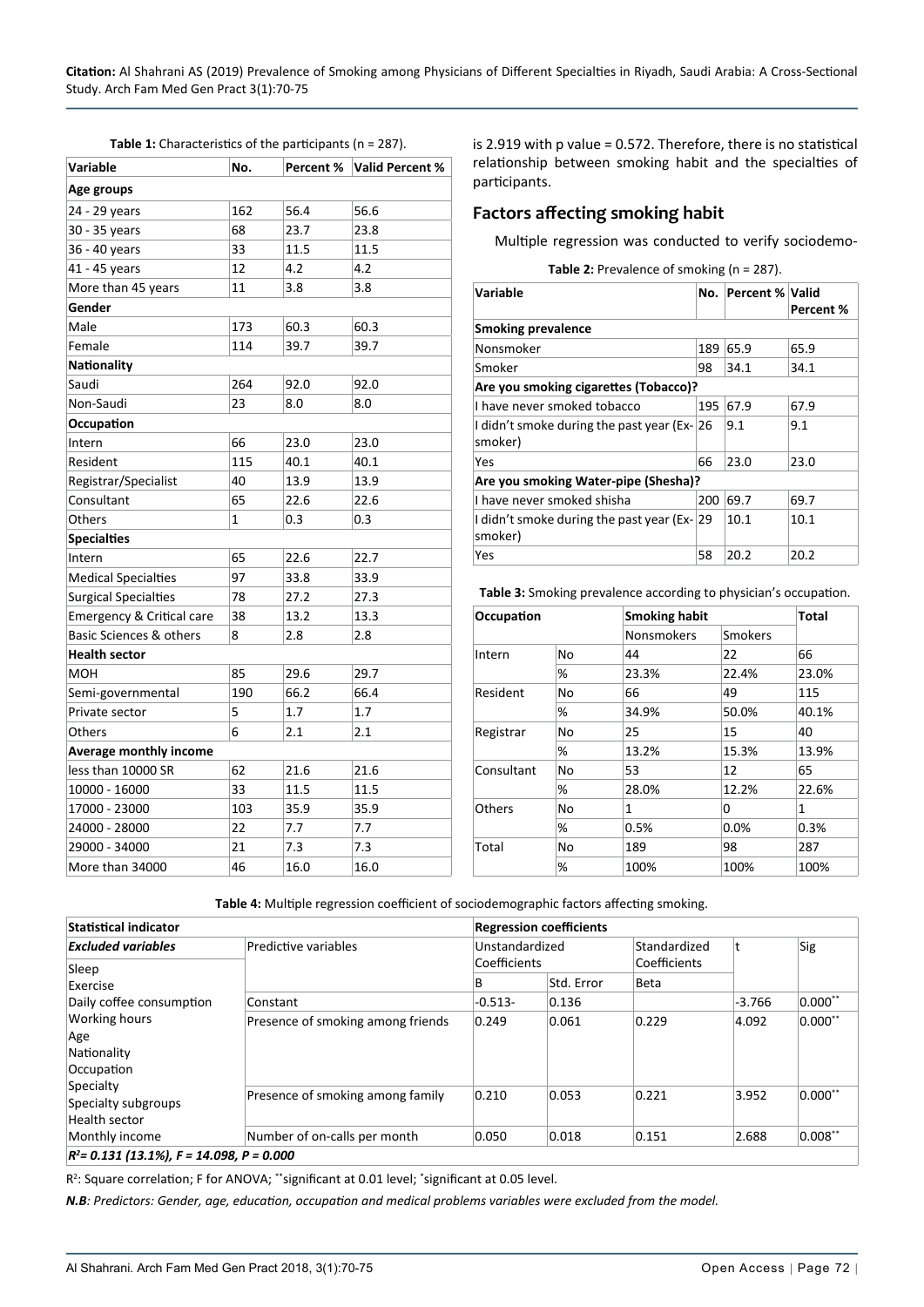**Citation:** Al Shahrani AS (2019) Prevalence of Smoking among Physicians of Different Specialties in Riyadh, Saudi Arabia: A Cross-Sectional Study. Arch Fam Med Gen Pract 3(1):70-75

<span id="page-3-0"></span>

<span id="page-3-1"></span>

graphic factors that affecting the smoking habit. The results showed that the coefficient of determination  $\mathbb{R}^2$  is equal = 2.2% and F value = 6.411 which is statistically significant at level P < 0.05 with gender. However, other sociodemographic factors have no statistically significant association with smoking such as age, nationality, monthly income ([Table 4](#page-2-3)).

#### **Smoking cessation and relapse**

It has been showed that health risks and passive smoking (21.4%, 19.4%) respectively, came as the most important factors that help the smokers to stop smoking. Health providers counseling (12.2%) also emerge as one of the elements that contribute to smoking cessation [\(Figure 2\)](#page-3-1). When it comes to methods for smoking cessation, almost onethird of participants (31.6%) who reported that information on social media/T.V/internet is the best method can be used to quit smoking, followed by healthcare advice & self-help booklet (8.2% & 5.1%) respectively. Regarding the causes of smoking relapse, the most common one was the social stress (24.5%) followed by withdrawal symptoms (21.4%).

## **Discussion**

Based on the general characteristics of the study population the smoking prevalence is 34.1% among which 23% of them were smoking tobacco, and 20% were smoking water pipe (Shisha). This number is relatively high compared to international studies, a review conducted on Japanese physicians showed a decline in smoking prevalence to 16% among males 5% among females [[20](#page-5-6)]. Moreover, Estonian physicians showed a lower prevalence compared to their general population [[21](#page-5-7)]. In Saudi Arabia, few published studies assess the smoking pattern among health professionals in general and physicians in specific. One study report a prevalence of 48% with males significantly more than females [\[17](#page-5-3)]. Interestingly, the incidence of waterpipe smoking (Shisha) is higher than reported ones among the general population [[6](#page-4-5)].

It has been found that smoking is more common among the young age group, i.e. interns and residents. This is consistent with the previous findings that smokers start earlier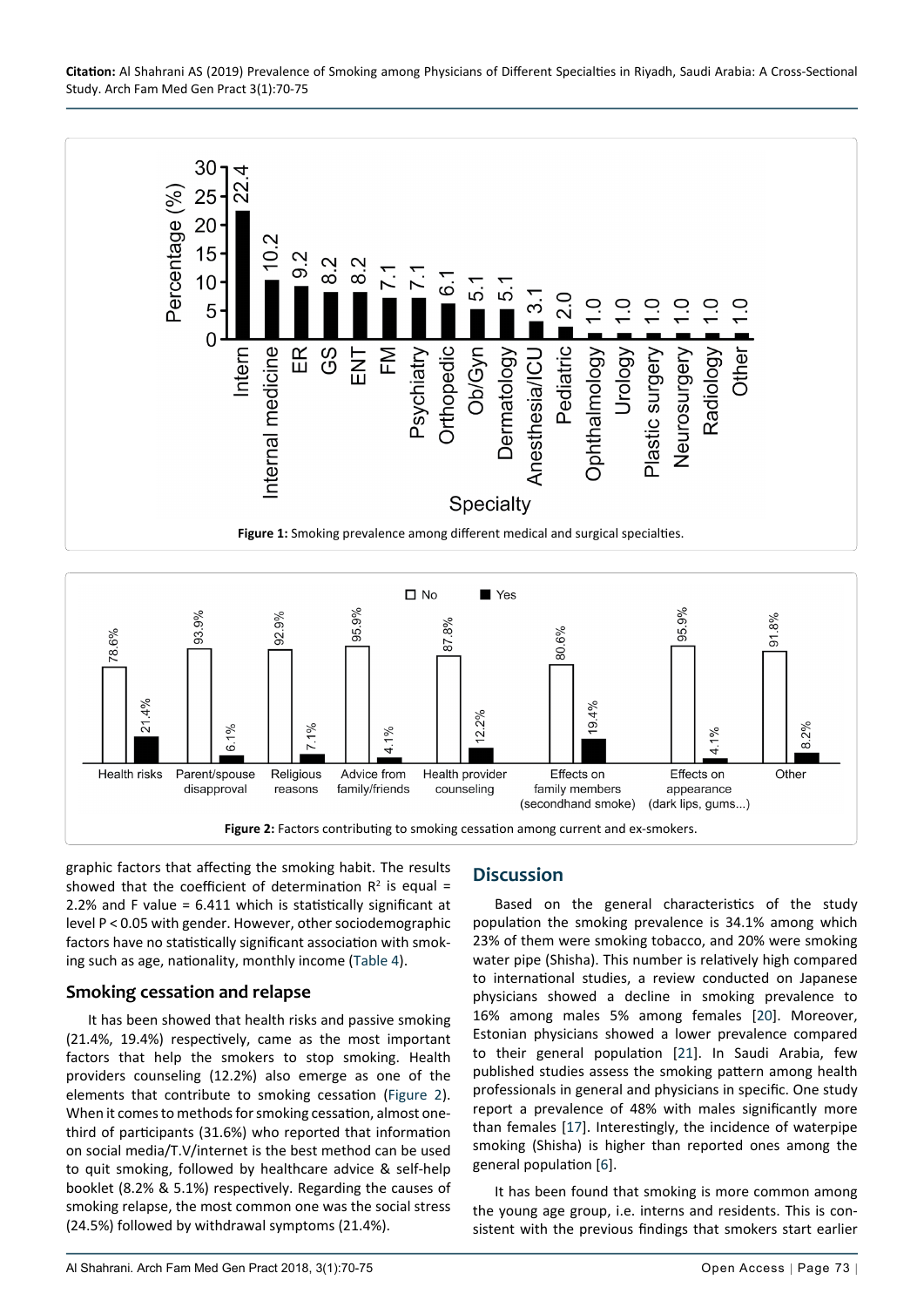in their lives and continues afterward [[22](#page-5-8)]. Multiple studies investigated smoking among medical students showed that majority of them were males began during their college study [[9](#page-4-8)]. Some students thought that smoking could be used as a coping strategy to face stress [\[23](#page-5-9)]. Others, smoke for leisure and imitation of other people [[24](#page-5-10)].

The current study is the first published one that investigated the prevalence of smoking among different medical and surgical specialties; also, it explores the possible association of smoking to socio-demographic and works related factors. Being a male and the presence of smoker among family/friends is strongly associated with the smoking habit. This finding is almost consistent with other studies [[13,](#page-4-12)[25](#page-5-11)]. Resident physicians are reported to have the highest smoking rate of 50%. This finding might be due to the increased number of participants among residents followed interns and consultant respectively. A similar outcome was reported in another study conducted in the Southern region of Saudi Arabia [\[25](#page-5-11)]. The current study did not show an association of smoking with specialty. The probably large sample size that includes an equivalent number of participants from different medical and surgical specialties can prove an association.

The medical profession is a highly demanding field; workers are usually facing challenging situations and shift/ on calls that associated with a considerable amount of stress. Smokers claim that smoking reduces stress [[22](#page-5-8)]. This could explain that the number of on-calls influenced smoking habit. However, other work-related factors showed insignificant influence on the smoking such as practice setting, duration of working hours. In Saudi Arabia, a royal decree in 11/1/1404 H insisted upon the prohibition of tobacco smoking in different institutions including healthcare facilities. However, implementation varies from one workplace to another [[26\]](#page-5-12). Countries that implement strict tobacco control have a decline in the prevalence of smoking [[15,](#page-5-1)[20](#page-5-6)]. However, smokers may compensate for exposure to workplace smoking bans by escaping restrictions [[27](#page-5-13)].

Previous smoking cessation was reported in about 40% of the smoker for about one month & 24% for about 1-5 months. The most frequent factor that influences quitting attempt was the awareness of smoking health risk in addition to the effect of second-hand smoking on their families. One study indicated that all respondents (physicians) agree that smoking is harmful [\[28\]](#page-5-14). Moreover, another study reported physician readiness to quit smoking is more than the general population [[29](#page-5-15)]. Other study indicated that successful quitters were less likely to have switched to light cigarettes for health concerns, and more likely to have rules against smoking in their homes, aged 35 years or older, married, and to have at least a college education [\[30](#page-5-16)]. In another hand, stress was perceived as a barrier for successful smoking cessation [[31](#page-5-17)]. There is a need for specific strategies to encourage smoking physicians to quit as the majority of them depends on their efforts and utilize media information to assist with smoking cessation.

#### **Conclusion**

Physicians play a significant role in health promotion and prevention. They set very good example for their patients in

embracing a healthy lifestyle and avoiding smoking. Despite the awareness of smoking health risks and the presence of tobacco control policies, this study reported a high prevalence of smoking among younger physicians. Researches on a larger scale are required to furtherly explore the attitude and behavior of smoking physicians and whether their work and workplace has an impact on this destructive habit. Also, smoking cessation programs should target medical students and interns as the evidence shown that smokers tend to initiate smoking early in their life.

#### **Acknowledgment**

The authors would like to acknowledge with much appreciation, the input of the Deanship of Scientific Research - Research Service Center, at Princess Nourah Bint Abdulrahman University, for their contribution to data analysis. Special thanks to Dr. Eman Al Shahrani, Department of Family and Community Medicine at King Saud University Medical City for her participation in data collection.

#### **References**

- <span id="page-4-0"></span>1. [World Health Organization \(2015\) WHO global report on trends](http://apps.who.int/iris/bitstream/handle/10665/156262/9789241564922_eng.pdf)  [in prevalence of tobacco smoking 2015.](http://apps.who.int/iris/bitstream/handle/10665/156262/9789241564922_eng.pdf)
- <span id="page-4-1"></span>2. [World Health Organization \(2017\) Monitoring tobacco use and](http://apps.who.int/iris/bitstream/handle/10665/255874/9789241512824-eng.pdf?)  [prevention policies.](http://apps.who.int/iris/bitstream/handle/10665/255874/9789241512824-eng.pdf?)
- <span id="page-4-2"></span>3. [Khattab A, Javaid A, Iraqi G, et al. \(2012\) Smoking habits in the](https://www.ncbi.nlm.nih.gov/pubmed/23290700)  [Middle East and North Africa: Results of the BREATHE study.](https://www.ncbi.nlm.nih.gov/pubmed/23290700)  [Respir Med 106: S16-S24.](https://www.ncbi.nlm.nih.gov/pubmed/23290700)
- <span id="page-4-3"></span>4. [Bassiony MM \(2009\) Smoking in Saudi Arabia. Saudi Med J 30:](https://www.ncbi.nlm.nih.gov/pubmed/19617999)  [876-881.](https://www.ncbi.nlm.nih.gov/pubmed/19617999)
- <span id="page-4-4"></span>5. [Almutairi KM \(2015\) Trends in current tobacco use, smoking](https://www.ncbi.nlm.nih.gov/pubmed/25905050)  [rates and quit attempts among Saudi population during periods](https://www.ncbi.nlm.nih.gov/pubmed/25905050)  [of 17 years \(1996-2012\): Narrative review article. Iran J Public](https://www.ncbi.nlm.nih.gov/pubmed/25905050)  [Health 44: 170-175.](https://www.ncbi.nlm.nih.gov/pubmed/25905050)
- <span id="page-4-5"></span>6. [Akl EA, Gunukula SK, Aleem S, et al. \(2011\) The prevalence of](https://www.ncbi.nlm.nih.gov/pubmed/21504559)  [waterpipe tobacco smoking among the general and specific](https://www.ncbi.nlm.nih.gov/pubmed/21504559)  [populations: A systematic review. BMC Public Health 11: 244.](https://www.ncbi.nlm.nih.gov/pubmed/21504559)
- <span id="page-4-6"></span>7. [Smith DR, Leggat PA \(2007\) An international review of tobacco](https://www.ncbi.nlm.nih.gov/pubmed/17578582)  [smoking in the medical profession: 1974-2004. BMC Public](https://www.ncbi.nlm.nih.gov/pubmed/17578582)  [Health 7: 115.](https://www.ncbi.nlm.nih.gov/pubmed/17578582)
- <span id="page-4-7"></span>8. [Abdullah AS, Stillman FA, Yang L, et al. \(2013\) Tobacco use and](https://www.ncbi.nlm.nih.gov/pubmed/24380976)  [smoking cessation practices among physicians in developing](https://www.ncbi.nlm.nih.gov/pubmed/24380976)  [countries: A literature review \(1987-2010\). Int J Environ Res](https://www.ncbi.nlm.nih.gov/pubmed/24380976)  [Public Health 11: 429-455.](https://www.ncbi.nlm.nih.gov/pubmed/24380976)
- <span id="page-4-8"></span>9. [SO Wali \(2011\) Smoking habits among medical students in](https://www.ncbi.nlm.nih.gov/pubmed/21858395)  [Western Saudi Arabia. Saudi Med J 32: 843-848.](https://www.ncbi.nlm.nih.gov/pubmed/21858395)
- <span id="page-4-9"></span>10. [Almutairi KM \(2014\) Smoking among Saudi students: A review of](https://www.ncbi.nlm.nih.gov/pubmed/24984600)  [risk factors and early intentions of smoking. J Community Health](https://www.ncbi.nlm.nih.gov/pubmed/24984600)  [39: 901-907.](https://www.ncbi.nlm.nih.gov/pubmed/24984600)
- <span id="page-4-10"></span>11. [Kouvonen A, Kivimäki M, Virtanen M, et al. \(2005\) Work stress,](https://www.ncbi.nlm.nih.gov/pubmed/15598729)  [smoking status, and smoking intensity: An observational study](https://www.ncbi.nlm.nih.gov/pubmed/15598729)  [of 46,190 employees. J Epidemiol Community Health 59: 63-69.](https://www.ncbi.nlm.nih.gov/pubmed/15598729)
- <span id="page-4-11"></span>12. [Rowe DJ, Dunn JR, Muntaner C \(2015\) The impact of job strain](https://www.ncbi.nlm.nih.gov/pubmed/25903755)  [on smoking cessation and relapse in the Canadian population: A](https://www.ncbi.nlm.nih.gov/pubmed/25903755)  [cohort study. J Epidemiol Community Health 69: 931-936.](https://www.ncbi.nlm.nih.gov/pubmed/25903755)
- <span id="page-4-12"></span>13. [Sotiropoulos A, Gikas A, Spanou E, et al. \(2007\) Smoking habits](https://www.ncbi.nlm.nih.gov/pubmed/17223144)  [and associated factors among Greek physicians. Public Health](https://www.ncbi.nlm.nih.gov/pubmed/17223144)